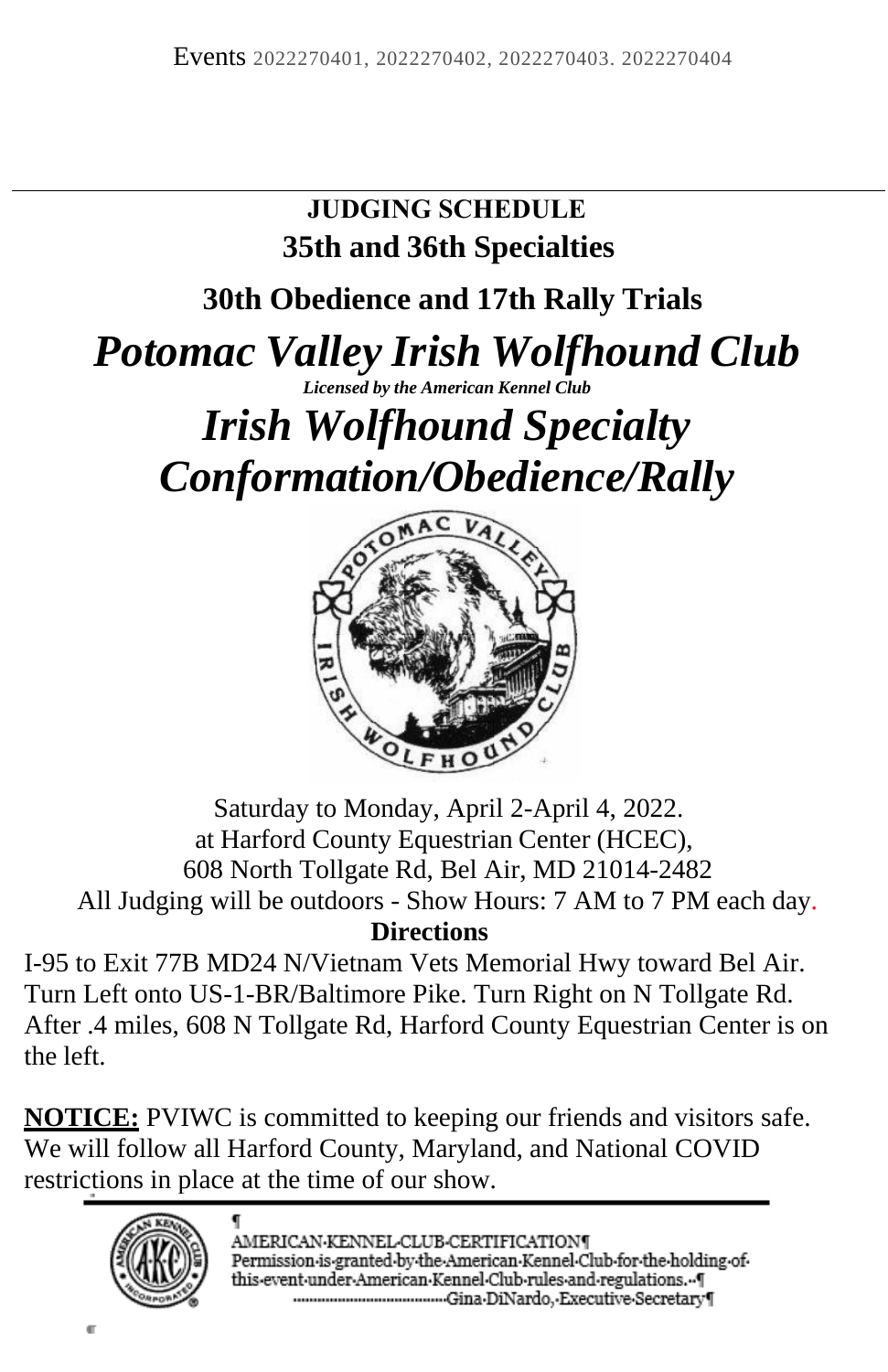## **Potomac Valley Irish Wolfhound Club**

### **4/2/22 - 4/4/22**

### **Judging Schedule and Assignments**

2022270401, 2022270402, 2022270403

#### **Saturday, 4/2/22**

| Ring #1    |     | Judge: Sandi Atkinson    | Total:<br>9 |
|------------|-----|--------------------------|-------------|
| 12:00 PM   | - 5 | Rally Novice B           | 301-305     |
|            |     | Rally Novice A           | 201         |
| After noon | -1  | Rally Advanced A         | 401         |
|            |     | <b>Beginner Novice B</b> | 101-102     |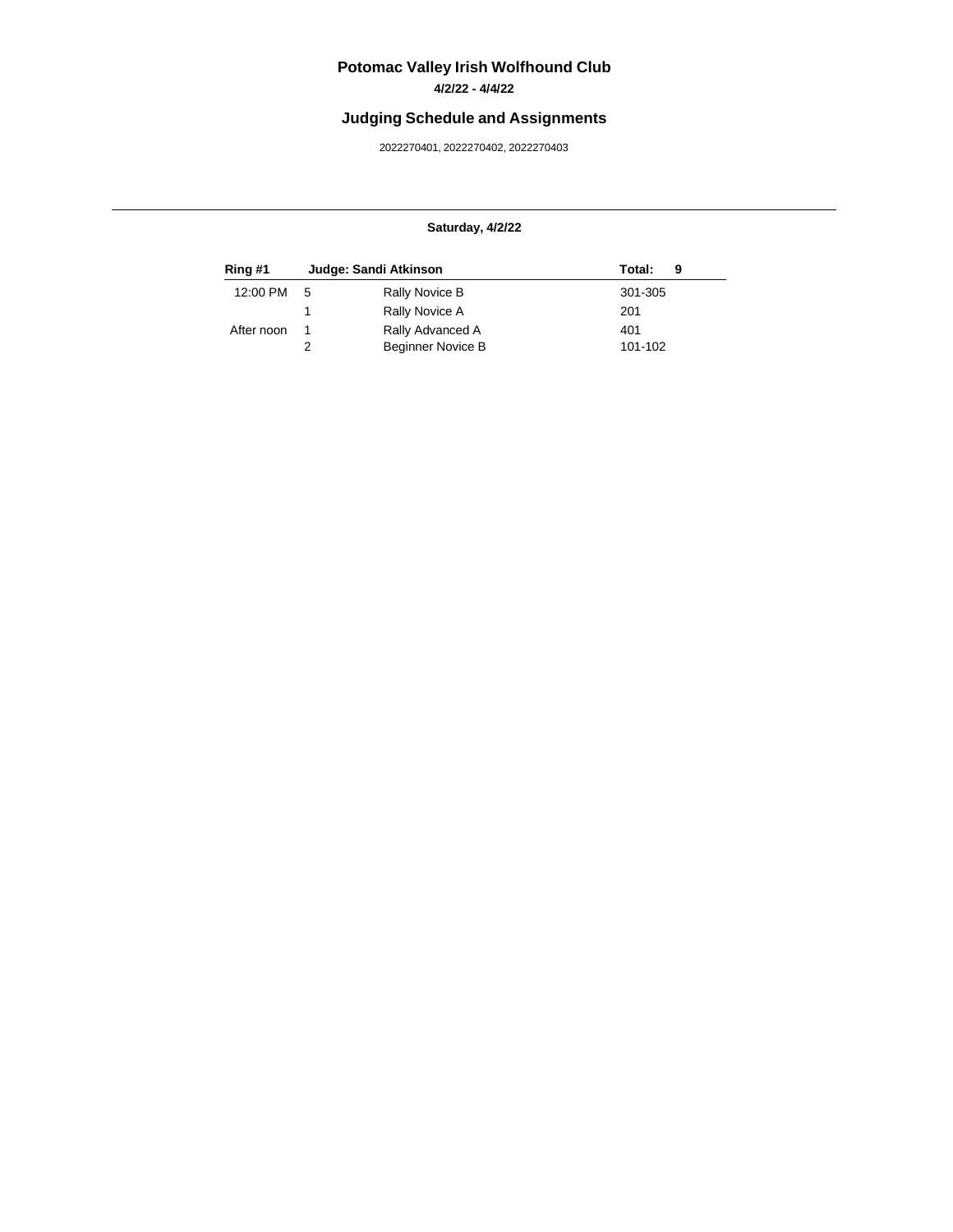# **Potomac Valley Irish Wolfhound Club**

### **4/2/22 - 4/4/22**

### **Judging Schedule and Assignments**

2022270402, 2022270403, 2022270404

#### **Sunday, 4/3/22**

| Ring #1  | Judge: Tammy Aube   |                                                                                                | Total: | 16 |
|----------|---------------------|------------------------------------------------------------------------------------------------|--------|----|
| 10:00 AM | 3                   | Puppy Sweeps, 6 Months and Under 9<br>Months, Dog                                              |        |    |
|          | 1                   | Puppy Sweeps, 9 Months and Under<br>12 Months, Dog                                             |        |    |
|          | 4                   | Junior Sweeps, 12 Months and Under<br>15 Months, Dog                                           |        |    |
|          | 1                   | Puppy Sweeps, 6 Months and Under 9<br>Months, Bitch                                            |        |    |
|          | 2                   | Puppy Sweeps, 9 Months and Under<br>12 Months, Bitch                                           |        |    |
|          | 5                   | Junior Sweeps, 12 Months and Under<br>15 Months, Bitch<br>Best of Sweeps, Best of Opposite Sex |        |    |
|          |                     |                                                                                                |        |    |
| Ring #1  | Judge: Klaus Anselm |                                                                                                | Total: | 90 |
| 11:00 AM | 3                   | Puppy 6 Months and Under 9 Months,<br>Dog                                                      |        |    |
|          | 1                   | Puppy 9 Months and Under 12<br>Months, Dog                                                     |        |    |
|          | 4                   | Twelve-to-Fifteen Months, Dog                                                                  |        |    |
|          | 2                   | Novice, Dog                                                                                    |        |    |
|          | 1                   | Amateur Owner Handler, Dog                                                                     |        |    |
|          | 2                   | Bred-by-Exhibitor, Dog                                                                         |        |    |
|          | 3                   | American-bred, Dog                                                                             |        |    |
|          | 5                   | Open, Dog                                                                                      |        |    |
|          |                     | Winner's Dog, Reserve Winner's Dog                                                             |        |    |
|          | 1                   | Puppy 6 Months and Under 9 Months,<br><b>Bitch</b>                                             |        |    |
|          | 2                   | Puppy 9 Months and Under 12<br>Months, Bitch                                                   |        |    |
|          | 5                   | Twelve-to-Fifteen Months, Bitch                                                                |        |    |
|          | 8                   | Novice, Bitch                                                                                  |        |    |
|          | 1                   | Amateur Owner Handler, Bitch                                                                   |        |    |
|          | 9                   | Bred-by-Exhibitor, Bitch                                                                       |        |    |
|          | 6                   | American-bred, Bitch                                                                           |        |    |
|          | 8                   | Open, Bitch                                                                                    |        |    |
|          |                     | Winner's Bitch, Reserve Winner's Bitch                                                         |        |    |
|          |                     | Lunch Break                                                                                    |        |    |
|          | 2                   | Veteran, Dog                                                                                   |        |    |
|          | 6                   | Veteran, Bitch                                                                                 |        |    |
|          | 17                  | Best of Breed (8-9)                                                                            |        |    |
|          |                     | Best of Breed, Best of Winners, Best of Opposite                                               |        |    |
|          |                     | Sex, Select Dog, Select Bitch, Awards of Merit                                                 |        |    |
|          |                     | Best Puppy 6-9 Mos., Best Puppy 9-12 Mos.,                                                     |        |    |
|          | 1                   | Stud Dog                                                                                       |        |    |
|          | 1                   | <b>Brood Bitch</b>                                                                             |        |    |
|          | 2                   | Brace                                                                                          |        |    |